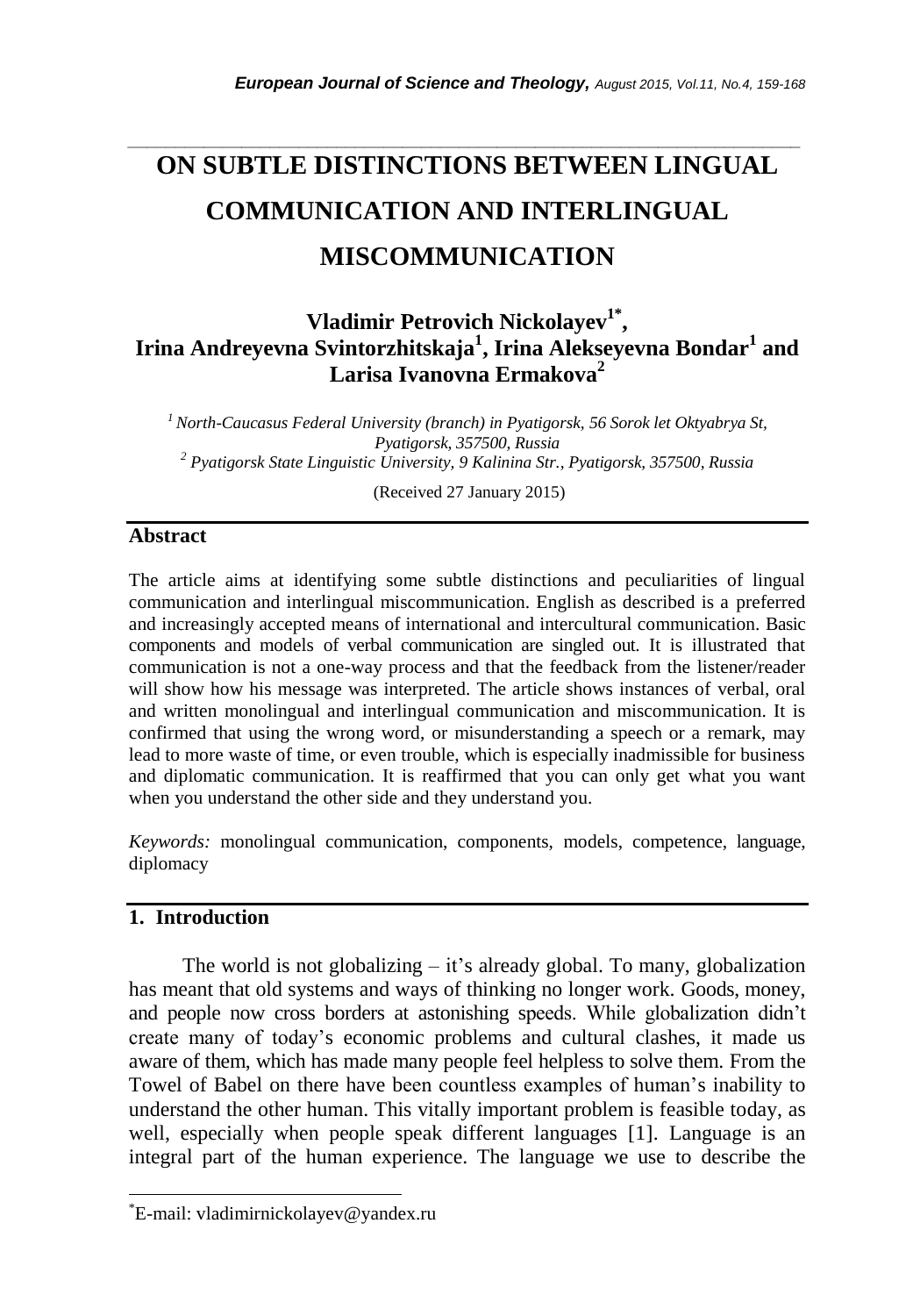things we do is a significant reflection of who we are at a given time in the culture. A language, designed and structured by pattern of culture, acts as a communicative tool. Language carries and transmits social/cultural traits through generations. Any language has a particular multi-level organization: its elements are organized in sets (paradigms) at various levels and a language speaker/writer is using the elements of these sets to generate a message intended for communication with other speakers/writers of this language and entirely incomprehensible for those who have no command of this language. Thus, a language may be regarded as a specific code, intended for information exchange between its users [2]. However, in the course of transferring information to one another, there is always a margin of error. This means that miscommunication is bound to occur. Because communication is so important to humans as a species, it is only natural that miscommunication brings with it some sort of consequence [3].

### **2. Main part**

Communication as is known means sharing ideas and information. It includes all the verbal and non verbal signs to establish social interaction. The communication variety with one common language is the monolingual communication. Because we are highly social by nature, communication is vitally important as a tool for human beings. The need to communicate is an integral part of our existence. Verbal Communication is the most obvious form of communication [4]. In fact the actual process of verbal communication is fairly complicated. This type of interaction is primarily comprised of spoken words and written words however it also includes any interaction that results in words being communicated. For verbal communication to be effective the speaker/writer and listener/reader must share the same language and, less importantly, the same syntax. In some cases the interacting parties will share the same root language but have difficulty communicating due to differences in accent, grammatical structure, or use of slangs [5]. So, verbal communication can vary in form, for instance, it can be formal or informal, or personal or impersonal.

Traditionally four basic components of communication can be singled out: communication situations, consideration for others, how communication operates and effective performance [6, 7]. A communication situation can be defined as any contact between people, in which it is possible to accomplish goals. Before speaking, for instance, you should identify what can be accomplished by talking. Every communication act has a particular goal or goals, which can be roughly outlined in the following way:

- people communicate to give or to get information;  $\bullet$
- people communicate to offer ideas, to express opinions, to change minds;  $\bullet$
- people communicate to change other people's behaviour;  $\bullet$
- people communicate to create a mood.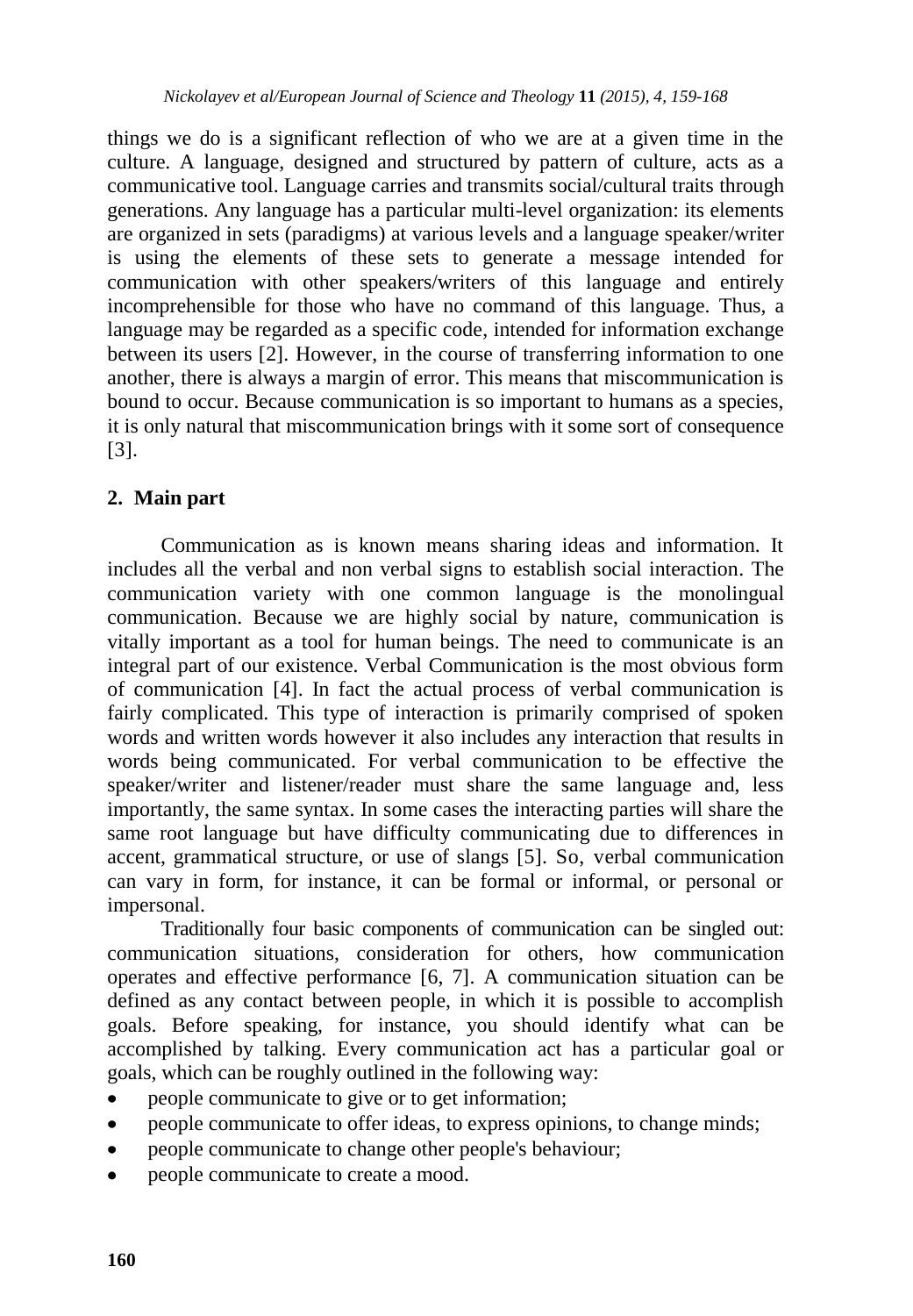With regard to the subject, audience and occasion, in other words depending on the particular speech situation, it is always possible to single out one primary goal and secondary objectives.

The second component of effective communication, consideration for others, consists in the ability to discover the needs and concerns of others in order to adapt to them. It is important to be able to give the other person a good reason to listen to you. The utilitarian principle of effective communication is that everyone, involved in it, must gain. Obviously, it is vital to master the techniques of audience analysis, to familiarize yourself with their needs, motives and expectations.

It is also essential in terms of effective speaking to be aware of how communication operates. It is hardly possible to transmit your ideas directly into other people's minds. First of all the speaker must be very clear about what information he wants to get across and what language to use with regard to the speech situation and the participants involved. In any event there is always a chance that he will be misunderstood because of various communication barriers. The speaker must remember that communication is not a one-way process and that the feedback from the listener will show how his message was interpreted. Thus, it is important to understand that communication is not static and rigid, that it is a dynamic, flexible process, in which one has to be alert, adaptable and considerate.

The fourth basic component of effective verbal communication is effective performance, which has got to do with organizing and presenting information. Basically, effective performance comprises five fundamental skills: synthesizing information to fit the speech situation and the audience; organizing information so that it could be understood by the audience; putting information into words that others will understand; speaking skilfully to be understood and to be interesting; responding and adjusting to the listeners' reactions.

It follows from the outline of effective communication components that communication is a fairly sophisticated process that involves an interrelated and interdependent group of elements working together as a whole to achieve a desired outcome of goal. The fundamental problem of communication is that of reproducing at one point either exactly or approximately a message selected at another point. To acquire and improve one's communication skills it is important to understand the fundamental principles of this process, which can be presented in the form of communication models. Shannon's model of the communication process may be considered, in important ways, the beginning of the modern field [8, 9]. Indeed, it is one of only a handful of theoretical statements about the communication process that can be found in introductory textbooks in both mass communication and interpersonal communication.

The basic components of the interactional verbal model communication may be distinguished as follows – sender (speaker, writer), message, channel, barriers, feedback, and receiver (listener, reader):

Sender (encoder). Determines the goal of communication, encodes the information and creates a message, sends it to the receiver.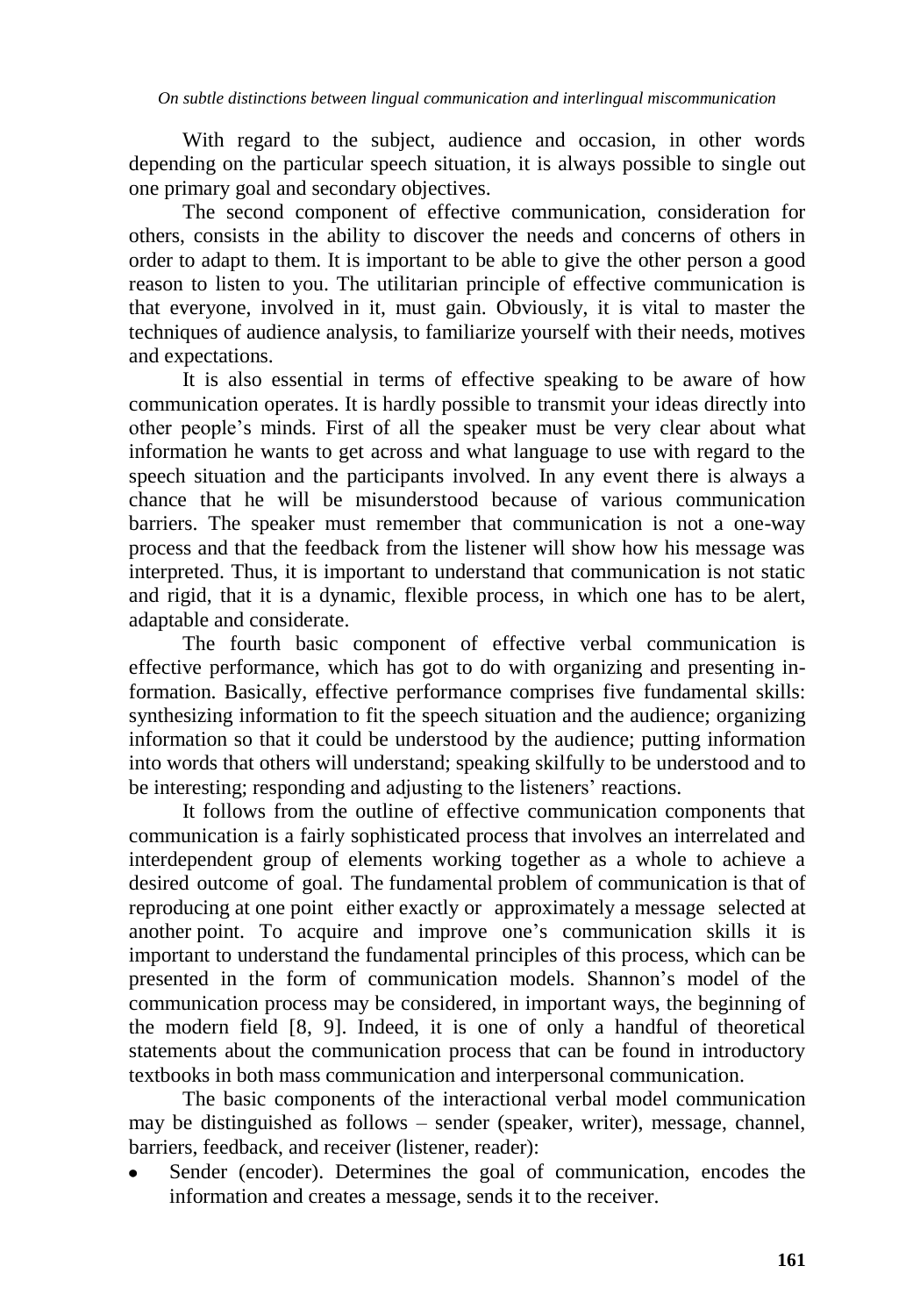- Message. The information encoded by the sender can be verbal or non- $\bullet$ verbal.
- Channel. The means by which the message is communicated (face-to-face, public address, telephone, radio, television, etc.)
- Barriers. Refer to any factors that interfere with the exchange of messages (physical or psychological factors, inaccurate or in sufficient encoding of the message and so on).
- Feedback. Informs the sender how the receiver has interpreted the message.
- Receiver (decoder). Decodes and interprets the message.

In some of the existing interactional models 'sender' and 'receiver' are viewed as a single component, because in a typical face-to-face interaction the participants alternate their roles as senders and receivers of messages. Some scholars insist on including one more component, 'situation', which in fact is a relevant factor, since it introduces the context of the interaction [10]. The process of language communication proper involves sending a message by a message sender to a message receiver – the sender encodes his mental message into the code of a particular language and the recipient decodes it using the same code. Messages are not always interpreted as we intend them. Osmo Wiio, a Finnish communication scholar who is best known for his somewhat facetious 'Wiio's laws' around communication, points out the messiness of communicating with others when he suggests the following maxims:

- 1. If communication can fail, it will.
- 2. If a message can be understood in different ways, it will be understood in just that way which does the most harm.
- 3. There is always somebody who knows better than you what you meant by your message.
- 4. The more communication there is, the more difficult it is for communication to succeed.

These tongue-in-cheek maxims are not real principles; they simply humorously remind us of the difficulty of accurate communication. 'Wiio's laws' are "humoristically formulated serious observations about how human communication usually fails except by accident" [A *commentary of 'Wiio's Laws - and Some Others'*, http://www.cs.tut.fi/~jkorpela/wiio, retrieved December 10, 2014].

This brings us by a natural transition to the question of the so-called ‗linguistic competence'. The concept was first introduced by the American linguist Noam Chomsky as a part of the foundations for his Transformational - Generative Grammar in the 1950s, who based linguistic theory on an ideal speaker-listener with perfect linguistic knowledge, which is supposed to be unaffected by cognitive and situational factors during actual linguistic performance [11]. This knowledge allows speakers to speak the language fluently. 'Competence' is a better word here than 'ability' because, despite the general belief to the contrary, the learning of foreign languages is mainly a matter of hard work and is well within the powers of anyone who is not tonedeaf. Another American linguist, sociolinguist and anthropologist Del Hymes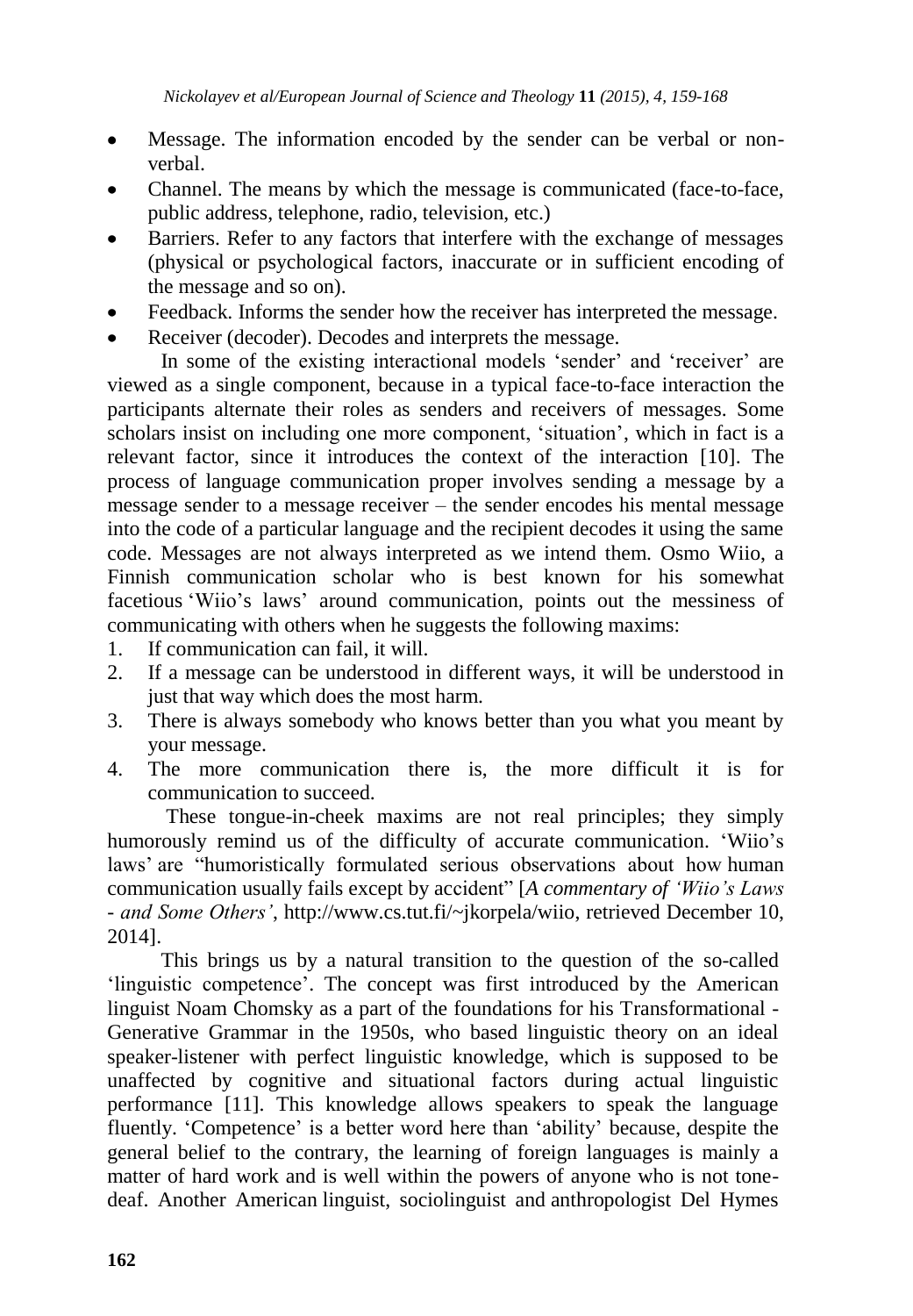objected to the marginalization of performance from the centre of linguistic inquiry and proposed the notion of 'communicative competence', or knowledge necessary to use language in social context, as an object of linguistic inquiry [12]. Most scholars now consider linguistic competence to be a part of communicative competence. They assert that communicative competence is based on a number of representations and knowledge structures underlying communication, which are used for both conveying and reading intentions. To understand and produce messages, we rely not only on our knowledge of the language at several levels (or nonverbal means to express ideas), general knowledge about the world, cultural schemata and represented constraints, specific situation models, and representations of our own mental and physical states, goals and intentions, but also assumptions about the other person(s) involved in the communication and about their goals, intentions, feelings, attitudes, opinions and knowledge [13]. However, it is a matter of some controversy to what extent we need explicit representations of our interlocutors' mental states and fully fledged theories of mind in each and every case of communication.

It is important to remember that communication skill is not something you are born with; there are a lot of people who fail to communicate their needs, opinions and ideas to others. Effective communication is a skill, which can be acquired. Expertise in communication can hardly be achieved without the awareness of the basic principles of communication, its nature, structure and forms [14]. Most of us are not good communicators by nature. Fortunately, learning to communicate in a powerful and effective manner is not rocket science. We can all learn how to choose the right words for the right situation, how to speak in a tone conducive to getting our message across, how to change our body language, and read the nonverbal signals that reveal their true thoughts and feelings, and how to listen properly.

Using written language or words to convey a message is another prevalent type of communication. Good communication is the lifeblood of organizations. Nowadays, the existing means of communication enable us to settle most business problems without personal contacts. A very large part of the business of the world is conducted by means of correspondence. Therefore it is extremely important to be able to write good business letters – letters that represent one's self and one's organization to best advantage. In a speech to the Japan Business English Association, Professor Francis W. Weeks identified one of the most difficult items in business correspondence and illustrated it with an anecdote: "The number one problem, in my opinion, will always be the manner and style of our approach to people through the medium of written communication. One aspect of this problem can be expressed this way: 'How direct or indirect should our communications be?' To be completely direct and forthright, striking to the heart of the matter immediately, is also to be blunt and perhaps offensive. To be indirect is to be polite and considerate to the reader. 'Oh, no' say some writers. ‗To be direct is to be efficient, to save time, effort, words, and money. To be indirect is to waste time and be wordy'. Nearly ten years ago when I had a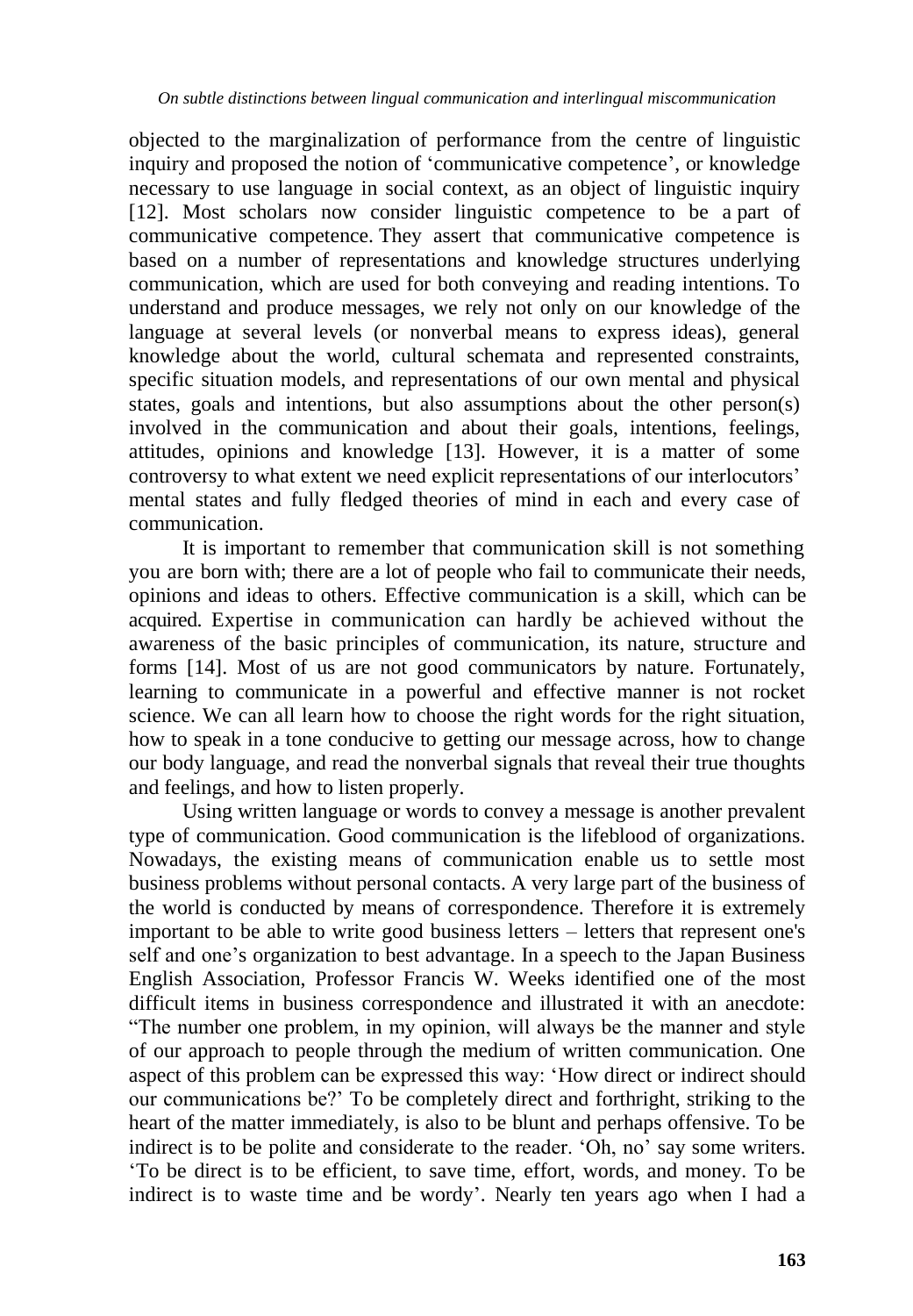sabbatical leave of absence from the University of Illinois, I was at the Douglas Aircraft Company in California studying the communications of their Marketing Department. I remember one day reading a letter from Japan – two pages long – written in very good English, but I could not determine what the writer was driving about. He seemed to go round and round his subject matter without ever coming to the point. I put the letter aside intending to go back to it later; then several hours afterwards, 'the light dawned'. He was saying 'No'. And he was saying it as politely and tactfully and indirectly as he knew how. I know an American executive who would have handled the situation far differently. He would have written 'No' in big letters across the face of the letter he was answering and sent it back to the writer. Even direct, efficient American writers would characterize that as brutal treatment of a correspondent." [15] Part of the problem, of course, is that notions of courtesy in Japanese business dealings are quite different from those prevailing in the United States. Yet research has shown that even in the United States, it is more effective to present good news directly and bad news indirectly. This principle is true because people form their impressions and attitudes very early when reading letters [15]. Here is an example. A college student who had applied for a scholarship received a letter explaining that he had not won it. The letter began: "I'm sorry, but you were not awarded the Smith Scholarship". In disappointment, the student threw the letter on his desk and left his apartment. Three days later he picked up the letter and read further. It went on to say that the committee thought his record was so strong that he should call immediately if he were interested in another, but lesser-known, scholarship. The student called but was told that the other scholarship had been awarded to someone else. Since the student had not called immediately, everyone had assumed he was not interested [16].

If, however, the communication process involves two languages bilingual communication for the sender and receiver – than the peculiarity of this communication type lies in the fact that decoding and encoding of mental messages is performed simultaneously in two different languages. However, a language is a code unlike any other and its peculiarity as a code lies in its ambiguity – as opposed to a code proper a language produces originally ambiguous messages which are specified against context, situation and background information. And the ambiguity of a language makes it necessary to use situation and context to properly generate and understand a message (i.e. encode and decode it) [17].

Native speakers of English, for example, have linguistic competence of the English language sounds, sentence structures and word meanings. Like any other, it is a constantly changing entity. This means that it grows and renews itself by a never-ending process of taking up new words and expressions and pushing worn-out ones into the background to languish or die. The process is slow: each age adds something to the national heritage, something that is typical of the spirit of that age. The result is clearly seen in the writing and speech of that age. It is almost impossible to get through a day without using, or hearing,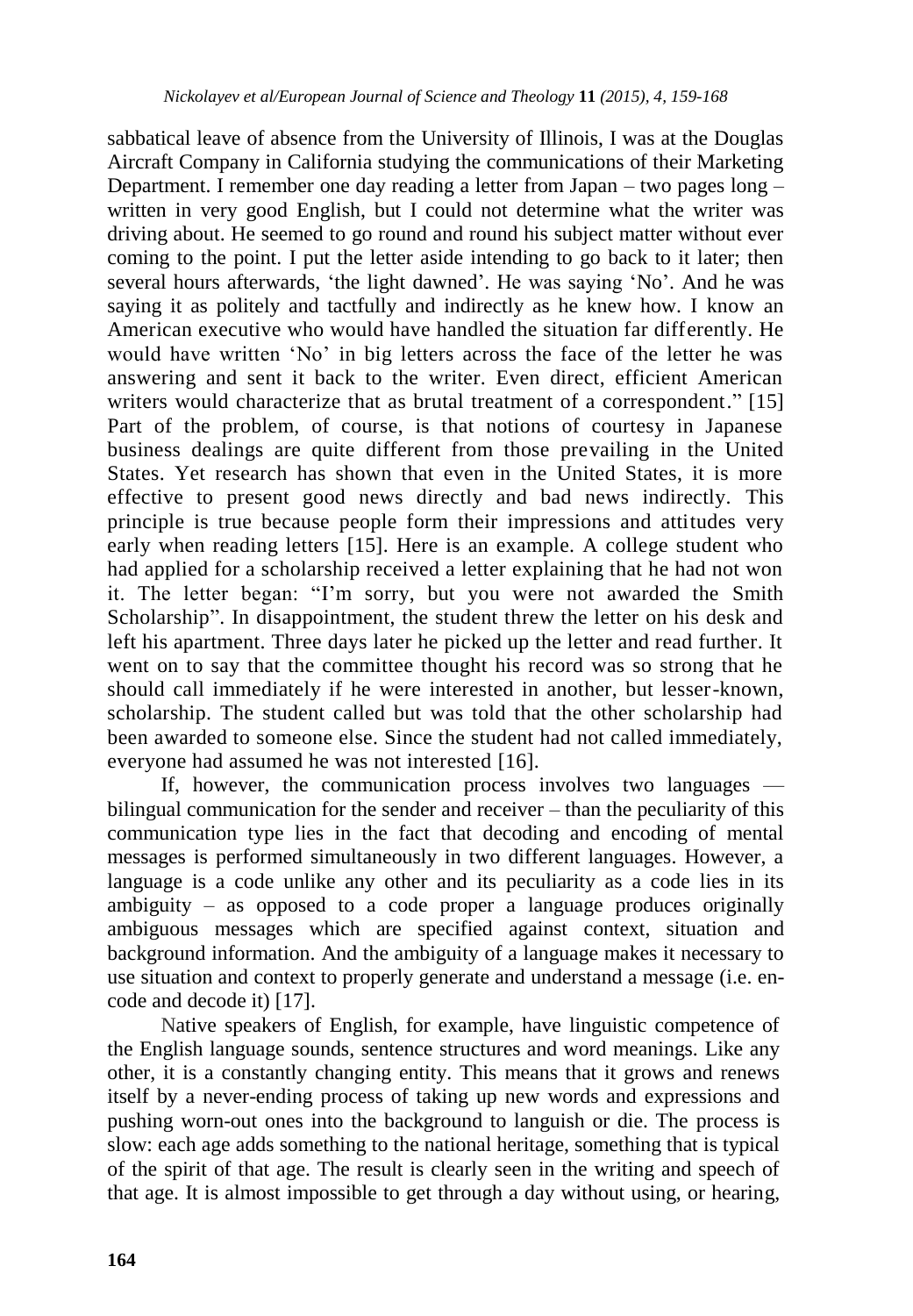some catch phrase or other. Many of the everyday phrases used appear to be modern, but have been in existence for centuries – with some originating more than 2,000 years ago. They have become such a normal part of everyday conversation that we use, and accept, them automatically – knowing something of their meaning, but not always their full implication. However in every literary language there is also a great number of unmotivated combinations, whose meaning cannot be deduced from the meaning of their components, but the functional and semantic potentiality of words is fully revealed in a word combination or sentence. A mere catalogue of words and their meanings is insufficient. Special attention must be paid to instances where gradual changes of meaning are evident, for these may eventually enrich the semantic structure of the word. Here seems to be debates about what it means to know a word as well as what aspects are involved in this knowledge. Knowing a word implies knowing the limitations imposed on the use of the word according to variation of function and situation; the network of associations between the word and other words in the language; the different meanings associated with the word and the semantic value of the word. Besides, in combination with other words, a word may give rise to certain associations which are not directly connected with its given meanings [18]. So, communicative competence means to 'know' a language; in addition to speakers having mastery over the structural elements of language, according to communicative competence they must also be able to use those structural elements appropriately in different social situations

Using the wrong word, or misunderstanding a speech or a remark, may lead to more waste of time trouble, or even trouble. However, the beauty of it all is that generally, people laugh when such speech errors are made. If somebody knows you're a foreigner, you often get the benefit of the doubt. For instance, English is not easy for people whose languages are logical and mean exactly what they say. There are numerous anecdotes about the difficulties of people travelling in foreign countries without knowledge of the language of that country. This is well shown by the story of the Frenchman who came to England for the first time. In the train between Dover and London he kept leaning out of the window, the better to see the landscape. Just before Sevenoaks he showed signs of leaning out again. An Englishman in the same compartment, aware of the tunnel, shouted to him, 'Look out!' The Frenchman took the advice literally.

The man who speaks in a foreign tongue, not his own, is to a certain extent wearing a disguise. If one wants to discover his ideas 'de derrière la tête' (hidden/veiled thoughts) encourage him to use his own language. This shows one of the many aspects of linguistic difficulties encountered in communication. At the present time, such difficulties are due to an increasing number of causes: a greater number of official languages in use; differences in the 'language convention' between nations supposedly speaking the same language, take for instance, Belgium, France, Switzerland, and Canada; England, Ireland, Scotland and the United States; Spain and Latin-American countries. Even amongst countries speaking the same language, the same word sometimes has different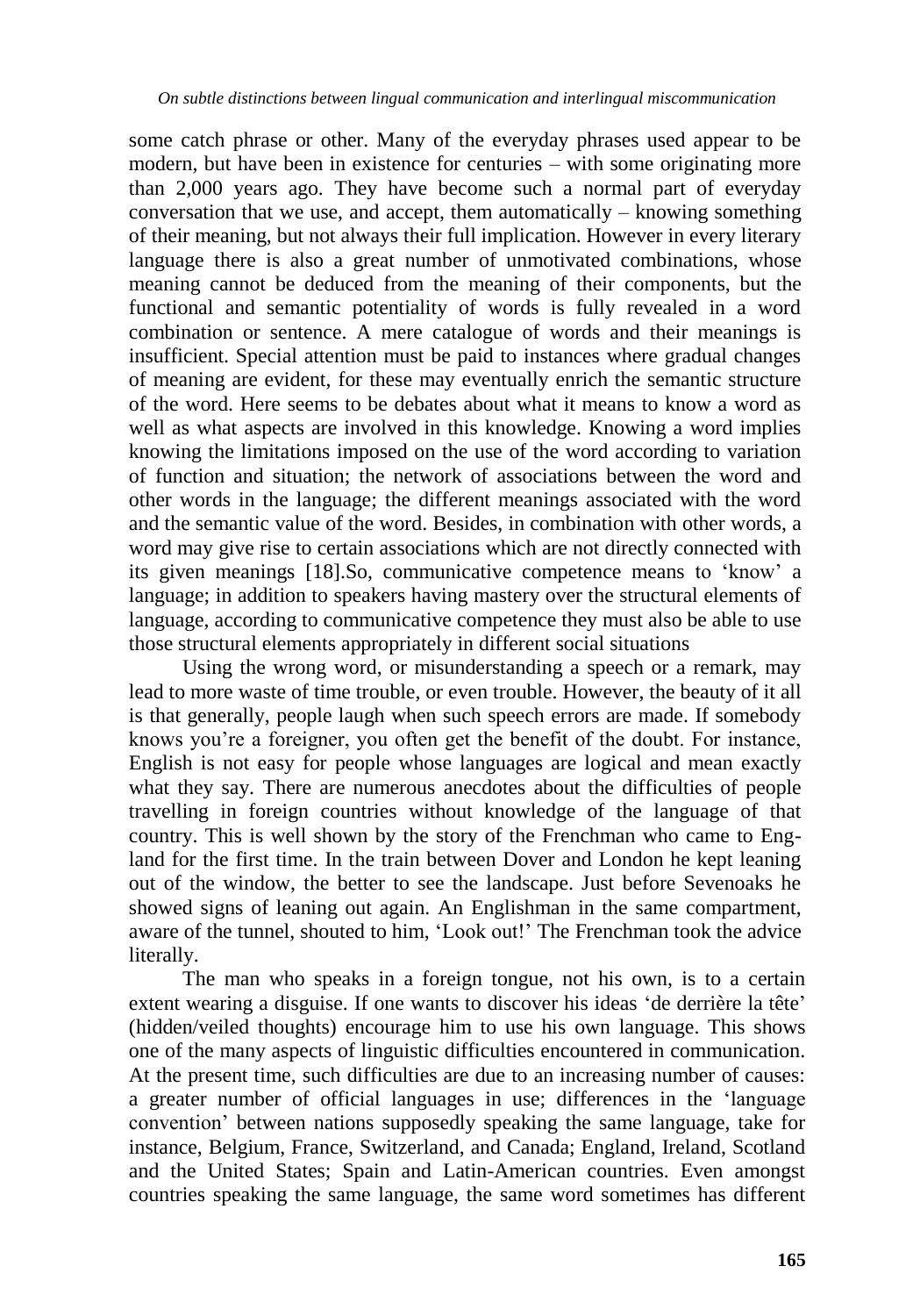connotations. Knowledge of foreign languages is important, but the English language is at present the language of the world. Over the past several decades, English has acquired a global presence [19]. Currently, over 1.5 billion people around the world use English as their first, second, or foreign language. English is the dominant or official language in over 75 countries. It is a preferred and increasingly accepted means of international and intercultural communication [20]. It is the language in all walks of life, in politics and diplomacy, the language of science and technology, the language of culture and business.

A foreign language word is considered to be a 'cognate' if it is similar in both sound and meaning to a word in one's native language, and they both descended from the same source, either from a mother language or through borrowing. These cognates happen frequently when two languages borrow heavily from the same language. It's not uncommon for foreign language speakers to accidentally use a 'false cognate'. These are, as you might suspect, words that sound very similar in two languages, but have different meanings. Sometimes, the mistakes can be innocent, but sometimes... "A little Learning is a dang'rous thing", Alexander Pope, one of England's most notable 18th-century poets and satirists, famously wrote in his poem 'An Essay on Criticism' [http://www.enotes.com/topics/an-essay-criticism-alexander-pope#summarythe-work]. Nearly any foreign language one studies will have some sounds that are different from those in your native language. There's no shortage of ways to mess up in a foreign language. Between treacherous false-cognates, deceitful second meanings, grammatical gaffes and malicious mispronunciations, sometimes a second of speech may seem like an ocean of opportunity for offensive communication. Of course, in politics and diplomacy even more than in private life the greatest difficulty is to know exactly what you are talking about, and this involves a practice of the delicate and precise art of definition [21]. It goes without saying, any diplomat has the free choice of using any of the languages he can speak, especially if he knows his counterpart's linguistic background. Sometimes even to make the right decision regarding the language use requires a sense of diplomatic approach. In certain cases it might be tactical to choose the language that he can speak not so well. At the same time, it's a sign of good-will, politeness or special respect if someone greets their counterpart in their own language. Realistically, however, most of us don't do much to become fluent in other languages [22]. Since English is in a fair way becoming the 'lingua franca' of the world [23], certain contemporaries discoursing on the qualities needed not only in an ordinary person or a business person, not to speak of a diplomatist, have even gone so far as to deny the importance of linguistic proficiency. Say, for instance, an amateur diplomat acquires a smattering of a foreign language and sets out to make use of it. When this happens it is time to take cover, for although many of his mistakes are merely amusing, some of them lead to trouble and misunderstandings not easily dispelled. Literal translations from one language into another can produce far from comic results: "Monsieur l'Ambassadeur, je dois dire que j'aiété deçu par votre proposition" (I must say that I have been disappointed by your proposal).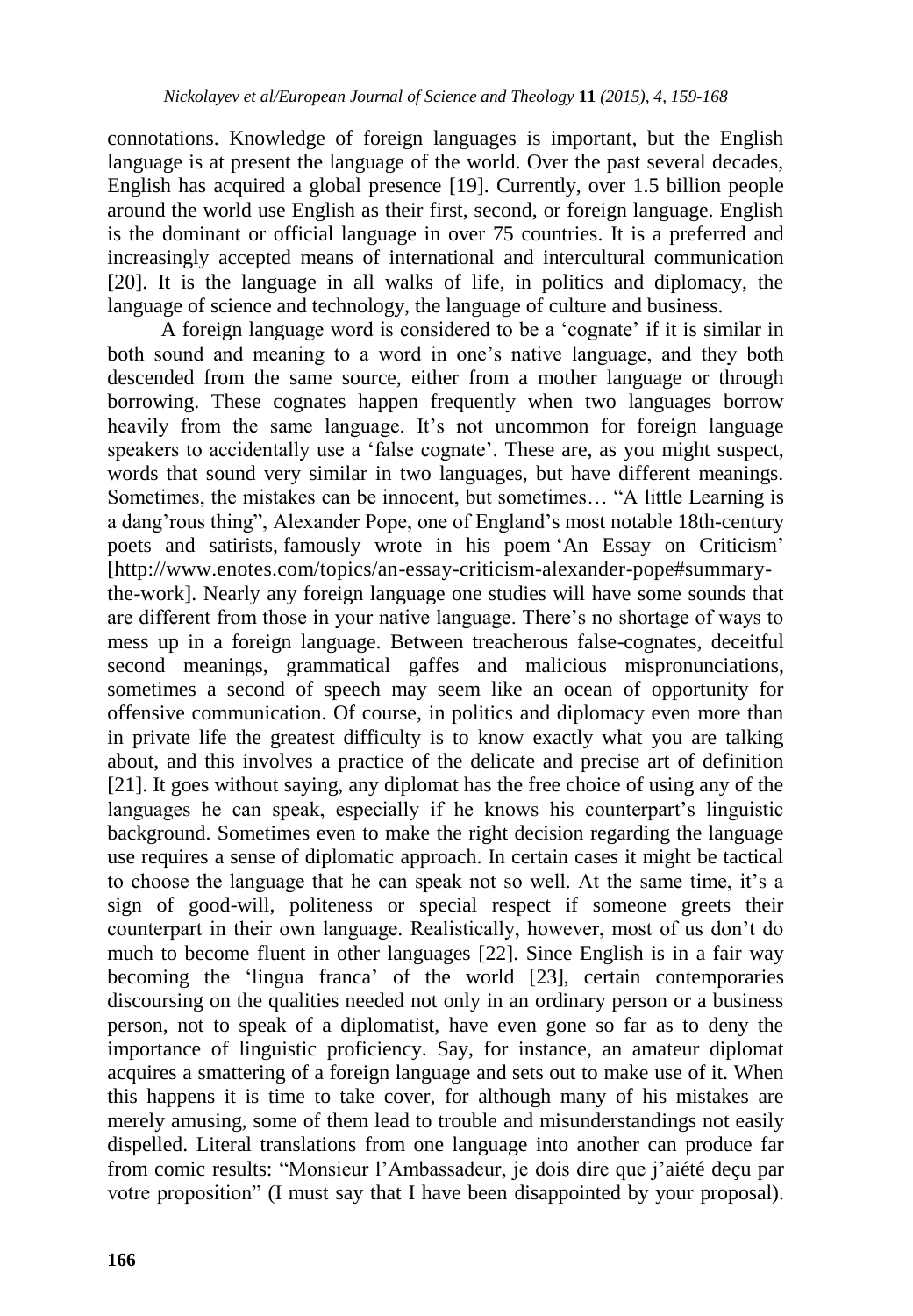Thus spoke a French diplomat to his British colleague. They both thought they knew each other's language. In their conference each spoke his own tongue, without an interpreter. But, in this case, the British diplomat was very offended. Misled by a similarity of sound (by one of these 'false friends') he understood: "I have been deceived by your proposal" [24]. Naturally, he resented the remark.

## **3. Conclusions**

In explaining the notion of communication, one may focus on three aspects of communication: communication as information processing, as interaction, and as situational adaptation. Communication is a social interaction and can, therefore, be described in terms of collective action and cooperation. Added to that one may say that there are several ways to overcome the problem of communication between people who speak different mother tongues. None of these ways is ideal. One solution, obviously, is that one of the interlocutors speaks the language of the other. Problems may arise: the knowledge of the language may not be adequate, one side is making a concession and the other has an immediate and significant advantage, there are possible, say, political implications, it may be difficult to apply in multilateral diplomacy, etc. A second possibility is that both sides use a third, neutral, language. A potential problem may be that neither side possesses full linguistic knowledge and control, leading to possible bad miscommunication. Nevertheless, this method is frequently applied in international practice because of its political advantages. A third formula, using interpreters, is also very widely used, particularly in multilateral diplomacy or for negotiations at a very high political level – not only for reasons of equity, but because politicians and statesmen often do not speak foreign languages. To sum up, a language, which makes possible communication among people, is part of all human activities, of life itself. You can only get what you want when you understand the other side and they understand you.

### **References**

- [1] N. Fairclough, Language and Globalization, Routledge, London, 2006, 167.
- [2] \*\*\*, *Webster's Definitional Dictionary of Linguistic Terms*, National Publishing House, Springfield, 1995, 474.
- [3] S.P. Banks, G. Ge and J. Baker, *Intercultural Encounters and Miscommunication*, in *'Miscommunication' and Problematic Talk*, N. Coupland, H. Giles & J.M. Wiemann (eds.), Sage, London, 1991, 103-120.
- [4] R.O. Jacobson, *Speech communication: Language in relation to other systems of communication*, in *Selected works*, Progress, Moscow, 1985, 306-318.
- [5] S.A. Beebe, S.J. Beebe and M.V. Redmond, *Interpersonal Communication: Relating to Others*,  $7<sup>th</sup>$  edn., Pearson Education, Old Tappan, 2013, 432.
- [6] H. Lasswell, *The structure and function of communication in society*, in *The Communication of Ideas*, L. Bryson (ed.), Institute for Religious and Social Studies, New York, 1948, 37-51.
- [7] J. Cappella, Commun. Theor., **1(2)** (1991) 165-171.
- [8] C.E. Shannon, Bell Syst. Tech. J., **27(July)** (1948) 379-423.